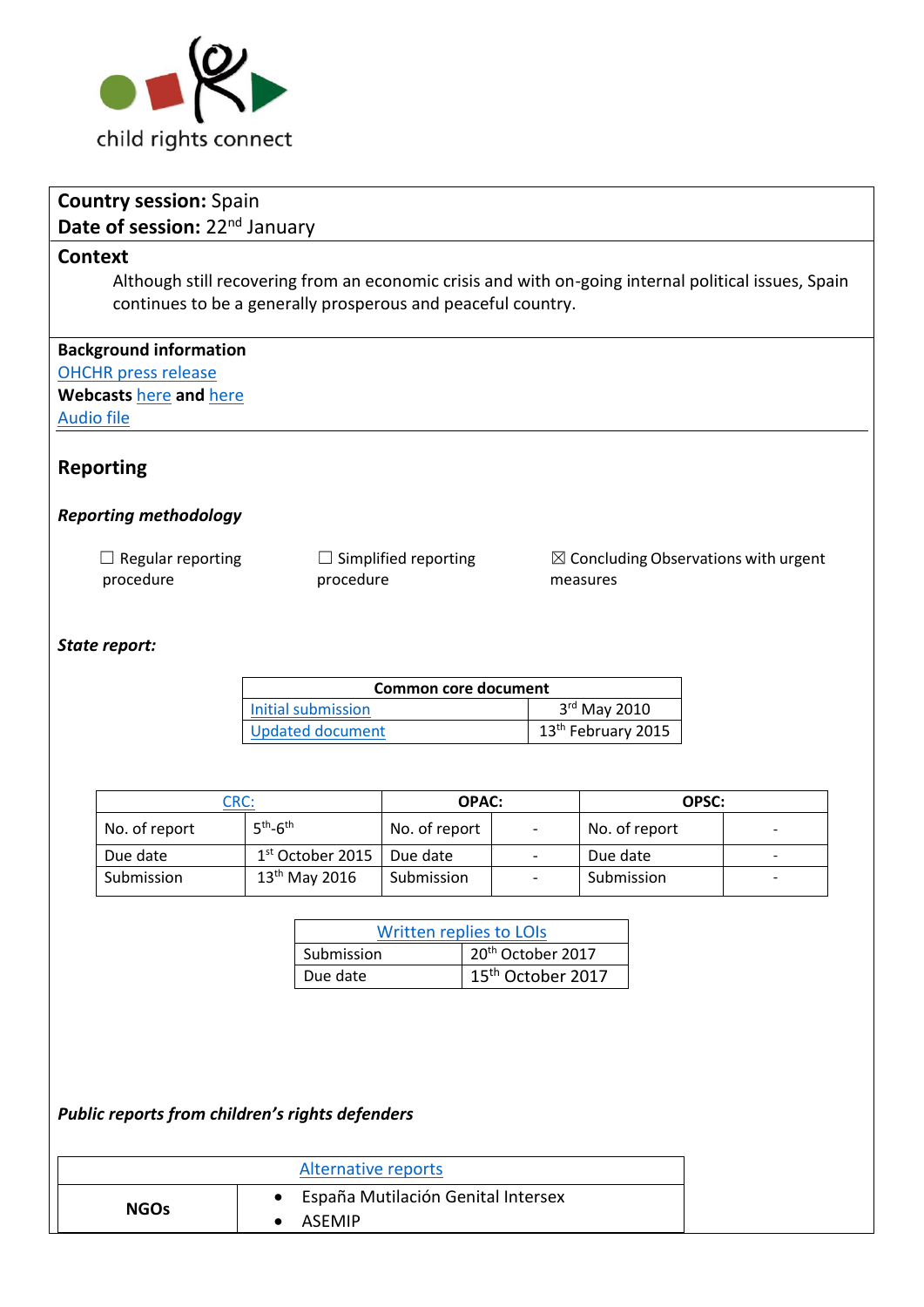

| • Defence for Children International Spain and<br>Grupo de Sociologia de la Infancia<br>Defence of Children Internatinal<br><b>IIDMA &amp; CIEL</b><br>Noves Vies and Fundacion Raices<br>$\bullet$<br>Plantaforma de Infancia<br>• Spanish Federation of Associations for the<br>Prevention of Child Mistreatment<br>Zwischengenschlecht Intersex IGM<br><b>NHRIS</b><br><b>Ombudsman of the Basque Country</b><br>$\bullet$<br>Defensor del Pueblo de España<br>$\bullet$<br>Catalan Ombudsman<br><b>Other Stakeholders</b><br>Universitz CEU Cardenal Herrera<br>$\bullet$<br><b>UNICEF Spanish National Committee</b> |
|---------------------------------------------------------------------------------------------------------------------------------------------------------------------------------------------------------------------------------------------------------------------------------------------------------------------------------------------------------------------------------------------------------------------------------------------------------------------------------------------------------------------------------------------------------------------------------------------------------------------------|
|                                                                                                                                                                                                                                                                                                                                                                                                                                                                                                                                                                                                                           |
|                                                                                                                                                                                                                                                                                                                                                                                                                                                                                                                                                                                                                           |
|                                                                                                                                                                                                                                                                                                                                                                                                                                                                                                                                                                                                                           |
|                                                                                                                                                                                                                                                                                                                                                                                                                                                                                                                                                                                                                           |
|                                                                                                                                                                                                                                                                                                                                                                                                                                                                                                                                                                                                                           |
|                                                                                                                                                                                                                                                                                                                                                                                                                                                                                                                                                                                                                           |
|                                                                                                                                                                                                                                                                                                                                                                                                                                                                                                                                                                                                                           |
|                                                                                                                                                                                                                                                                                                                                                                                                                                                                                                                                                                                                                           |
|                                                                                                                                                                                                                                                                                                                                                                                                                                                                                                                                                                                                                           |
|                                                                                                                                                                                                                                                                                                                                                                                                                                                                                                                                                                                                                           |
|                                                                                                                                                                                                                                                                                                                                                                                                                                                                                                                                                                                                                           |
|                                                                                                                                                                                                                                                                                                                                                                                                                                                                                                                                                                                                                           |
|                                                                                                                                                                                                                                                                                                                                                                                                                                                                                                                                                                                                                           |
|                                                                                                                                                                                                                                                                                                                                                                                                                                                                                                                                                                                                                           |

## **State delegation**

Headed by Mr Sangustín, Secretary of State for Social Services and Equality, the large delegation, with a total of 27 members, was composed from high-level figures and technical experts from different ministries. Representatives from the Services for Family and Childhood were present.

## **Committee's Task Force members**

| Name & Last Name      | Country                   |
|-----------------------|---------------------------|
| Ms. Olga KHAZOVA      | <b>Russian Federation</b> |
| Mr. Hatem KOTRANE     | Tunisia                   |
| Mr. Gehad MADI        | Egypt                     |
| Ms. Ann Marie SKELTON | South Africa              |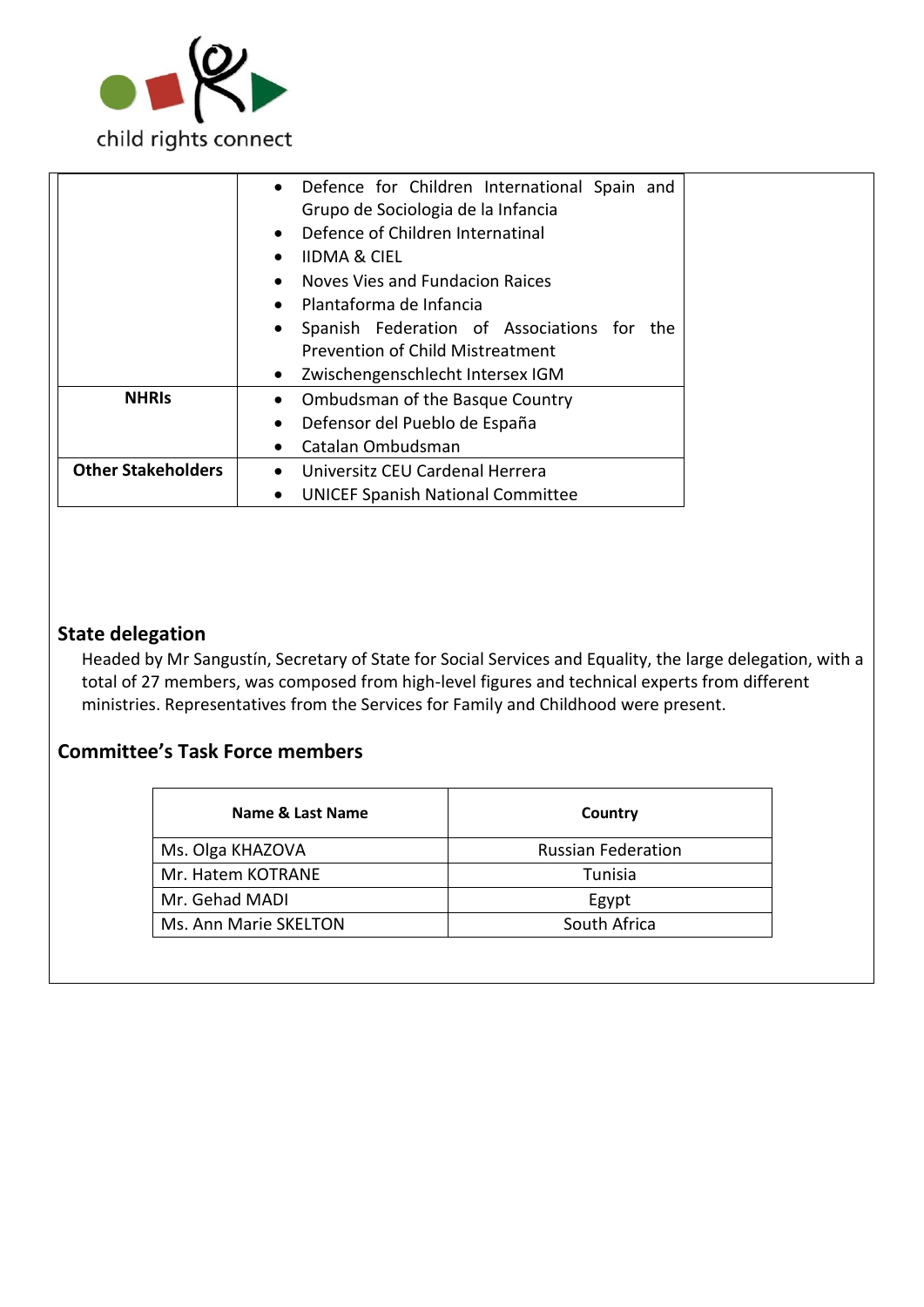

## **Dialogue description**

### i. Character of the dialogue

Although most of the dialogue was cooperative and carried out in good faith, there were moments of visible tension between members of the Spanish delegation and the Committee on the treatment of migrant, asylum seeking and unaccompanied minors. The discussion was particularly in-depth and focused on certain matters.

#### ii. General assessment made by the Committee

The Committee showed concern on the lack of clear budget allocations for child-specific programmes, *de facto* discrimination and lack of respect for the views of the child. The Committee urged for urgent measures to be undertaken when it came to children in migrant and asylum-seeking situations.

### iii. Main issues discussed:

- **Allocation of Resources:** The Committee showed worry over the lack of an overarching child-specific budget. The delegation replied that all the different communities and observatories meet at the highest level for coordination of programme and budgeting. The delegation said that due to financial constraints it is difficult to invest in any areas.
- **Non-discrimination:** The Committee showed concerns over reports of discrimination of Roma children, migrant children and children with disabilities, being that the first suffer from segregation. The delegation
- **Children Deprived of a Family Environment:** The Committee criticised the lack of respect the views of the child in cases of family disputes and asked if there would be any amendments to the civil and penal code to allow children to be heard. The delegation said that children have the right to be heard in all decisions concerning them from the age of twelve, having an interpreter, use of appropriate language and the best interest of the child principle is enshrined in the law and implemented. The Committee showed concern over reports that the process for children who are removed from their families and put in alternative care is not efficient,
- **Standard of Living:** After a question from the Commission, the delegation said it had taken action to create more programmes for disadvantaged families. Highlighting the fact that 40% of children in Spain live below the poverty line, the Committee asked what was under place to fight this,
- **Education:** In response to a question of dissemination of the principles of the Convention in schools, the delegation said that students, teachers and professors are all trained in this regard and new technology programmes are in place to lower dropout rates.
- **Asylum-seeking, Refugee Children and Unaccompanied Minors:** The Committee remembered that Spain is the country with most cases against it under OPIC and showed concern over reports of violence amongst refugees and migrant children and the practice of "push-back". Moreover, it demonstrated apprehension about reports of lack of legal assistance, unnecessary and unlawful age assessment measures and that there is a lack of initiative to initiate tracing and family reunification. The delegation defended that out of the 33 cases under OPIC 22 were still waiting an outcome and that children often try to pass as adults and vice-versa, making age assessment necessary in some cases and that there are cases when the police and public prosecution services intervene. Nevertheless, the delegation recognised that there was a need to increase staff so the process can be faster. In regard to Manila, the delegation said it is aware of the problems and is taking action to correct them.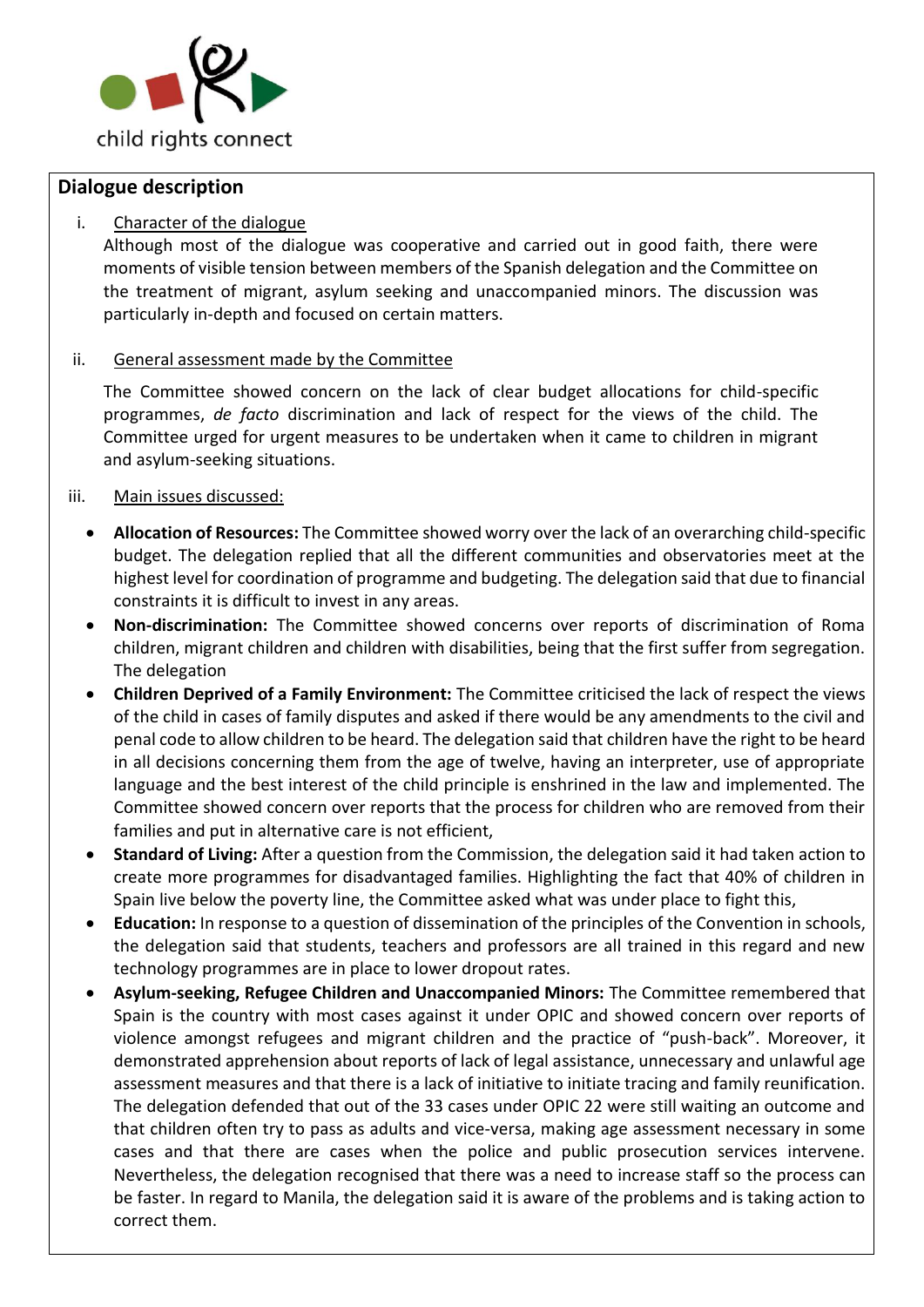

## **Recommendations of the Committee**

- **Allocation of Resources:** The Committee urged the State to adopt a child-rights approach in the elaboration of public budgets, with clear allocations for children, particularly children in disadvantaged or marginalised situations, and specific indicators and a monitoring system and impact evaluation on use of resources in accordance to the Convention. Additionally, it was recommended that Spain improves the transparency of the use of resources assigned to children and creates accountability mechanisms for regional and local authorities.
- **Non-discrimination:** The Committee recommended that the State party strengthens measures to prevent and combat discrimination through the implementation of existing relevant national laws, particularly through the promotion of public education campaigns on children from ethnic minorities, Roma children, children with foreign backgrounds, asylumseeking and refugee children and children with disabilities.
- **Children Deprived From a Family Environment:** The Committee urged that the State expedites the process of de-institutionalisation, ensuring residential care is used as a last resort and has adequate minimum quality standards, with any allegations of abuse or ill-treatment being thoroughly investigated; ensure that child removal is always made or reviewed by a judge and with the best interest of the child at its centre; allocate the adequate resources to promote family foster care and invest in the skills of relevant staff and foster parents; constantly supervise and monitor the quality of alternative care provided to children, with accessible channels for reporting, monitoring and remedy for children; develop and implement support programmes to help children in care to transition to adulthood.
- **Standard of Living:** The Committee urged Spain to simplify procedures for quick and adequate access to social protection for families with children in vulnerable situations; increase the number of personnel handling applications for social benefits and providing assistance to families with children living below the poverty line; increase public investment for social benefits and to the total amount of financing; improve the provision of housing, basic services and support for families facing evictions as a result of financial difficulties and improve efforts and resources to implement the Spanish National Strategy for the Social Inclusion of the Gypsy Population (2012-2020).
- **Education:** The Committee advised the State party to guarantee access to quality mandatory education for all children, including by covering indirect costs related to mandatory education; strengthen measures to increase access to school places, including in the autonomous regions and for children with disabilities; develop measures to ensure that children of Roma origin and children with migrant backgrounds have adequate support to remain in school and receive quality education; establish a strategy to combat bullying, harassment and gender stereotyping; and encourage the sufficient allocation of various forms of resources to ensure that all children receive early childhood care and education.
- **Asylum-seeking and refugee children:** The Committee showed grave concern over these issues, recommending that Spain expedites the adoption of an updated implementing decree of the Asylum Law, where it recognises that children can be applicants for international protection in their own right; train all relevant professionals involved in international protection and migration; establish adequate reception facilities for children with specialised legal assistance, interpreters and child-friendly services, while expediting the processing and transferring of asylum-seeking children and their families; develop effective mechanisms to receive and address complaints from children in protection centres, as well as investigate them and take action to prevent cases of ill-treatment; build the capacity of border policy and other relevant professionals to identify children and their specific protection needs